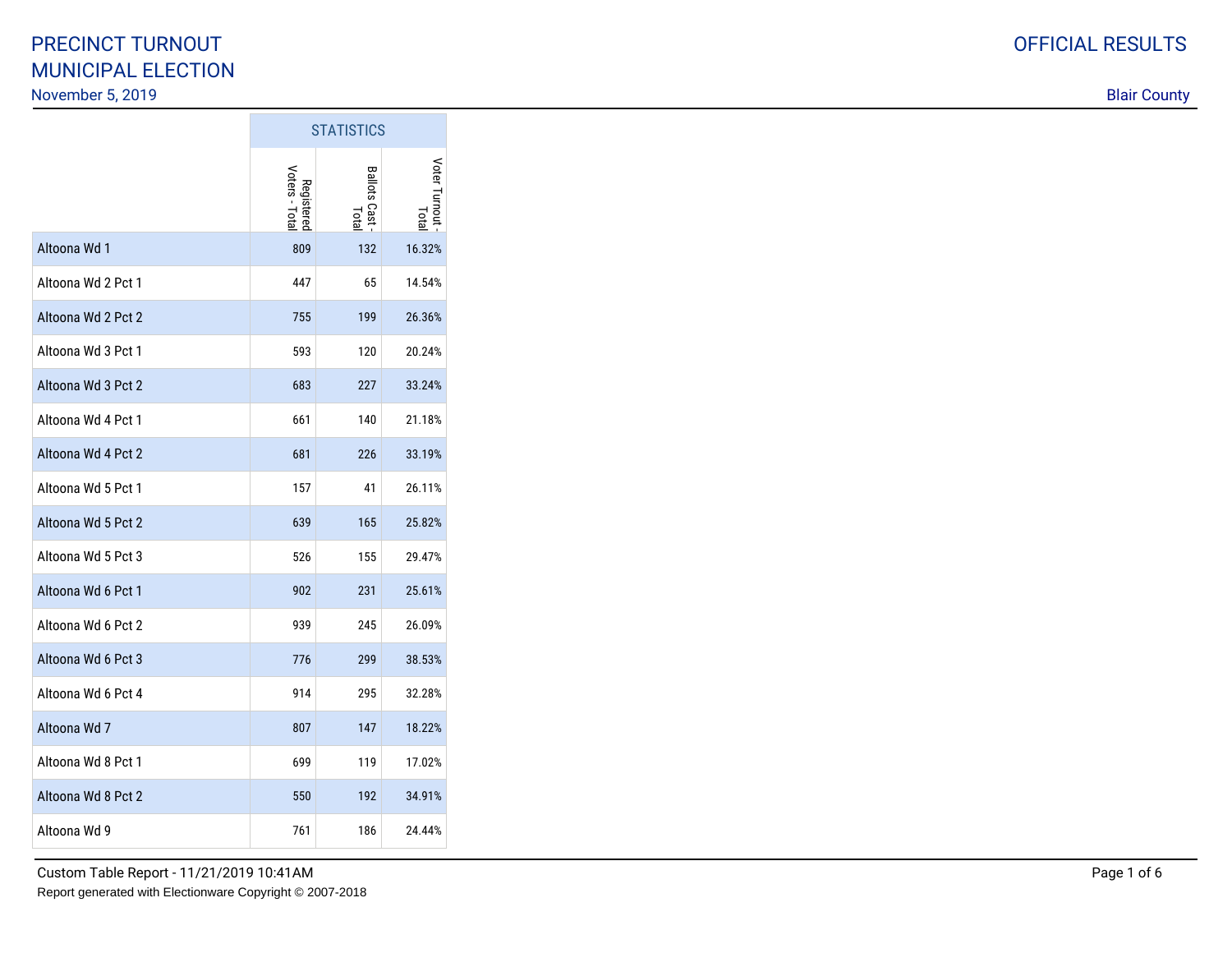|                      | <b>STATISTICS</b>            |                         |                       |
|----------------------|------------------------------|-------------------------|-----------------------|
|                      | Registered<br>Voters - Total | Ballots Cast -<br>Total | Voter Turnout<br>Lota |
| Altoona Wd 10 Pct 1  | 1,206                        | 277                     | 22.97%                |
| Altoona Wd 10 Pct 2  | 1,002                        | 322                     | 32.14%                |
| Altoona Wd 11 Pct 1  | 1,195                        | 323                     | 27.03%                |
| Altoona Wd 11 Pct 2  | 1,070                        | 383                     | 35.79%                |
| Altoona Wd 12 Pct 1  | 688                          | 175                     | 25.44%                |
| Altoona Wd 12 Pct 2  | 482                          | 177                     | 36.72%                |
| Altoona Wd 12 Pct 3  | 438                          | 145                     | 33.11%                |
| Altoona Wd 12 Pct 4  | 627                          | 250                     | 39.87%                |
| Altoona Wd 13 Pct 1  | 1,031                        | 288                     | 27.93%                |
| Altoona Wd 13 Pct 2  | 729                          | 217                     | 29.77%                |
| Altoona Wd 13 Pct 3  | 682                          | 209                     | 30.65%                |
| Altoona Wd 13 Pct 4  | 678                          | 157                     | 23.16%                |
| Altoona Wd 14 Pct 1  | 1,024                        | 405                     | 39.55%                |
| Altoona Wd 14 Pct 2  | 1,131                        | 400                     | 35.37%                |
| Altoona Wd 14 Pct 3  | 1,008                        | 360                     | 35.71%                |
| Allegheny Twp Dist 1 | 1,623                        | 472                     | 29.08%                |
| Allegheny Twp Dist 2 | 1,605                        | 462                     | 28.79%                |
| Allegheny Twp Dist 3 | 315                          | 117                     | 37.14%                |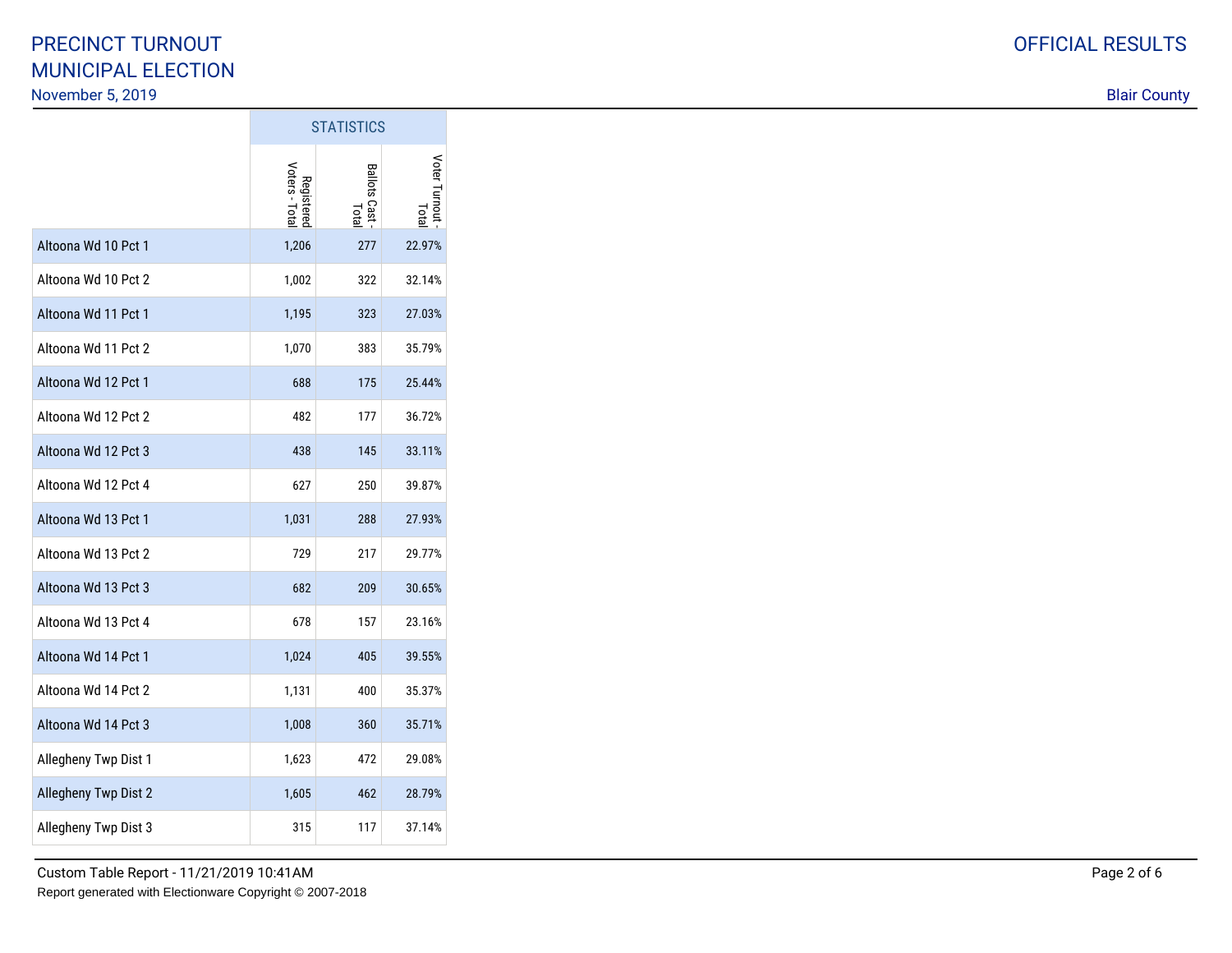|                         | <b>STATISTICS</b>            |                         |                              |
|-------------------------|------------------------------|-------------------------|------------------------------|
|                         | Registered<br>Voters - Total | Ballots Cast -<br>Total | Voter Turnout<br><b>Lota</b> |
| Allegheny Twp Dist 4    | 703                          | 255                     | 36.27%                       |
| Antis Twp Dist 1        | 1,813                        | 508                     | 28.02%                       |
| <b>Antis Twp Dist 2</b> | 1,132                        | 318                     | 28.09%                       |
| Antis Twp Dist 3        | 1,367                        | 386                     | 28.24%                       |
| <b>Bellwood Borough</b> | 1,078                        | 301                     | 27.92%                       |
| <b>Blair Twp Dist 1</b> | 1,113                        | 448                     | 40.25%                       |
| <b>Blair Twp Dist 2</b> | 1,198                        | 422                     | 35.23%                       |
| <b>Blair Twp Dist 3</b> | 950                          | 313                     | 32.95%                       |
| <b>Catharine Twp</b>    | 446                          | 172                     | 38.57%                       |
| Duncansville Borough    | 829                          | 289                     | 34.86%                       |
| Frankstown Twp Dist 1   | 1,154                        | 438                     | 37.95%                       |
| Frankstown Twp Dist 2   | 1,059                        | 394                     | 37.2%                        |
| Frankstown Twp Dist 3   | 1,219                        | 482                     | 39.54%                       |
| Frankstown Twp Dist 4   | 1,023                        | 347                     | 33.92%                       |
| Frankstown Twp Dist 5   | 1,260                        | 503                     | 39.92%                       |
| Freedom Twp Dist 1      | 658                          | 207                     | 31.46%                       |
| Freedom Twp Dist 2      | 1,302                        | 360                     | 27.65%                       |
| Greenfield Twp Dist 1   | 890                          | 247                     | 27.75%                       |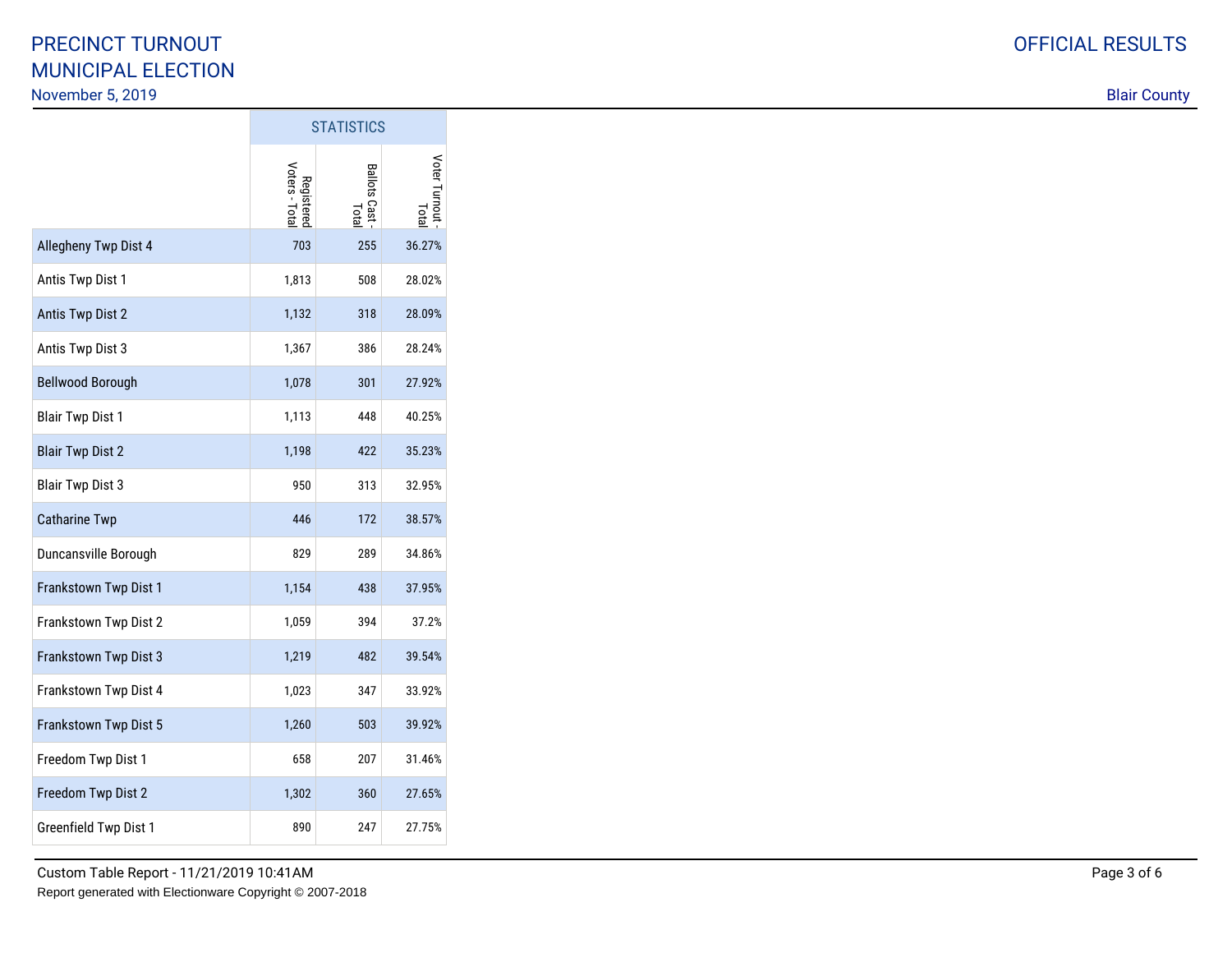|                              | <b>STATISTICS</b>            |                             |                       |
|------------------------------|------------------------------|-----------------------------|-----------------------|
|                              | Registered<br>Voters - Total | <b>Ballots Cast</b><br>Tota | Voter Turnout<br>Tota |
| <b>Greenfield Twp Dist 2</b> | 120                          | 39                          | 32.5%                 |
| Greenfield Twp Dist 3        | 1,089                        | 279                         | 25.62%                |
| Hollidaysburg Boro Wd 1      | 417                          | 109                         | 26.14%                |
| Hollidaysburg Boro Wd 2      | 541                          | 214                         | 39.56%                |
| Hollidaysburg Boro Wd 3      | 605                          | 191                         | 31.57%                |
| Hollidaysburg Boro Wd 4      | 637                          | 254                         | 39.87%                |
| Hollidaysburg Boro Wd 5      | 522                          | 219                         | 41.95%                |
| Hollidaysburg Boro Wd 6      | 520                          | 179                         | 34.42%                |
| Hollidaysburg Boro Wd 7      | 460                          | 196                         | 42.61%                |
| <b>Huston Twp</b>            | 737                          | 348                         | 47.22%                |
| Juniata Twp                  | 666                          | 227                         | 34.08%                |
| Logan Twp Dist 1             | 1,314                        | 415                         | 31.58%                |
| Logan Twp Dist 2             | 1,522                        | 522                         | 34.3%                 |
| Logan Twp Dist 3             | 787                          | 300                         | 38.12%                |
| Logan Twp Dist 4             | 1,101                        | 341                         | 30.97%                |
| Logan Twp Dist 5             | 1,127                        | 364                         | 32.3%                 |
| Logan Twp Dist 6             | 1,549                        | 431                         | 27.82%                |
| Logan Twp Dist 7             | 549                          | 188                         | 34.24%                |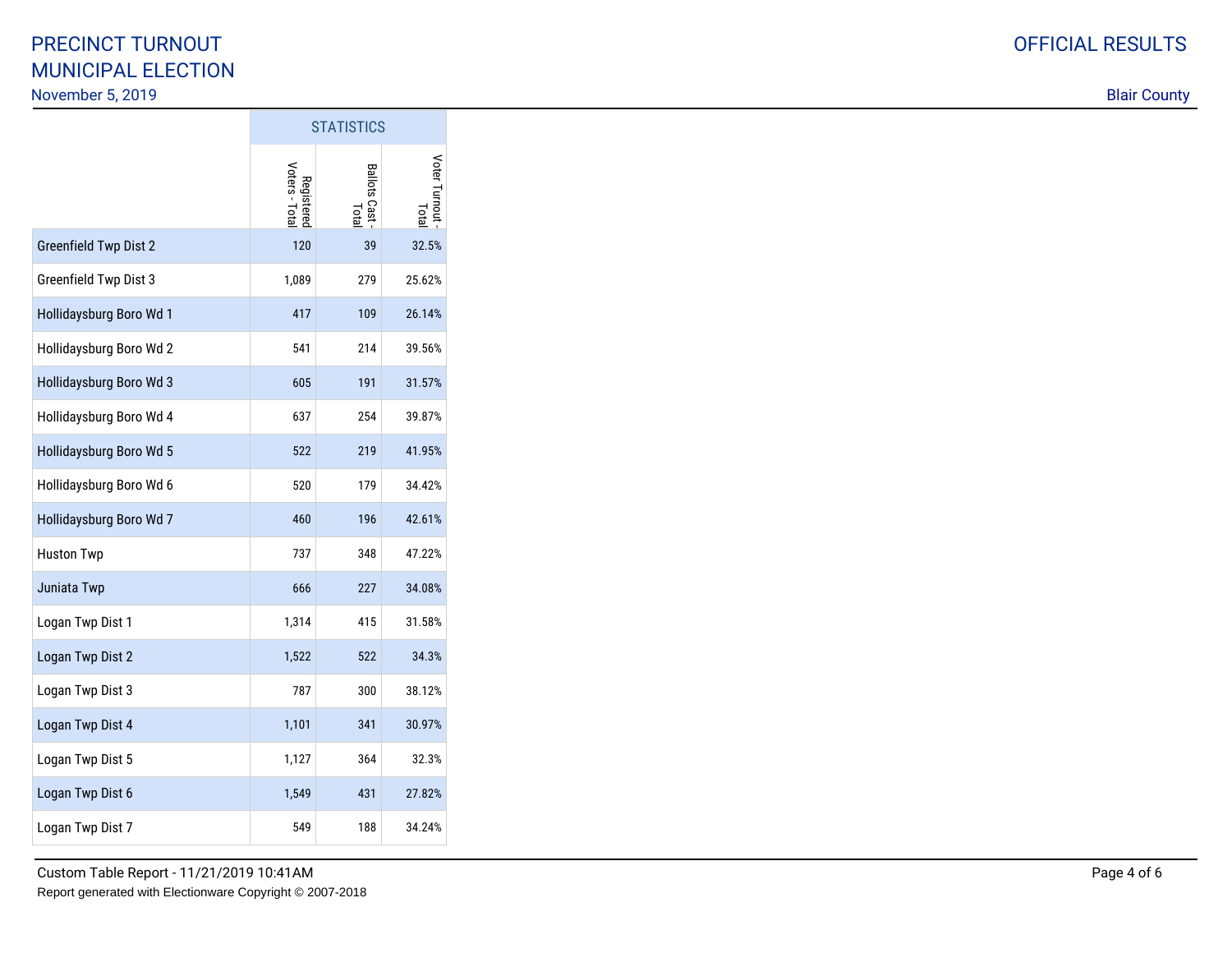|                              | <b>STATISTICS</b>            |                       |                              |
|------------------------------|------------------------------|-----------------------|------------------------------|
|                              | Registered<br>Voters - Total | Ballots Cast<br>Total | Voter Turnout<br><b>Lota</b> |
| Martinsburg Boro Dist 1      | 542                          | 187                   | 34.5%                        |
| Martinsburg Boro Dist 2      | 666                          | 240                   | 36.04%                       |
| Newry Borough                | 130                          | 34                    | 26.15%                       |
| North Woodbury Twp           | 1,564                        | 493                   | 31.52%                       |
| Roaring Spring Boro 1        | 351                          | 87                    | 24.79%                       |
| Roaring Spring Boro 2        | 593                          | 210                   | 35.41%                       |
| <b>Roaring Spring Boro 3</b> | 467                          | 140                   | 29.98%                       |
| Snyder Twp Dist 1            | 851                          | 223                   | 26.2%                        |
| Snyder Twp Dist 2            | 1,218                        | 342                   | 28.08%                       |
| <b>Taylor Twp</b>            | 1,583                        | 499                   | 31.52%                       |
| Tyrone Boro Wd 1             | 510                          | 151                   | 29.61%                       |
| Tyrone Boro Wd 2             | 591                          | 119                   | 20.14%                       |
| Tyrone Boro Wd 3             | 564                          | 88                    | 15.6%                        |
| Tyrone Boro Wd 4             | 392                          | 46                    | 11.73%                       |
| Tyrone Boro Wd 5             | 420                          | 90                    | 21.43%                       |
| Tyrone Boro Wd 6             | 263                          | 210                   | 79.85%                       |
| Tyrone Boro Wd 7             | 368                          | 154                   | 41.85%                       |
| Tyrone Twp Dist 1            | 607                          | 178                   | 29.32%                       |